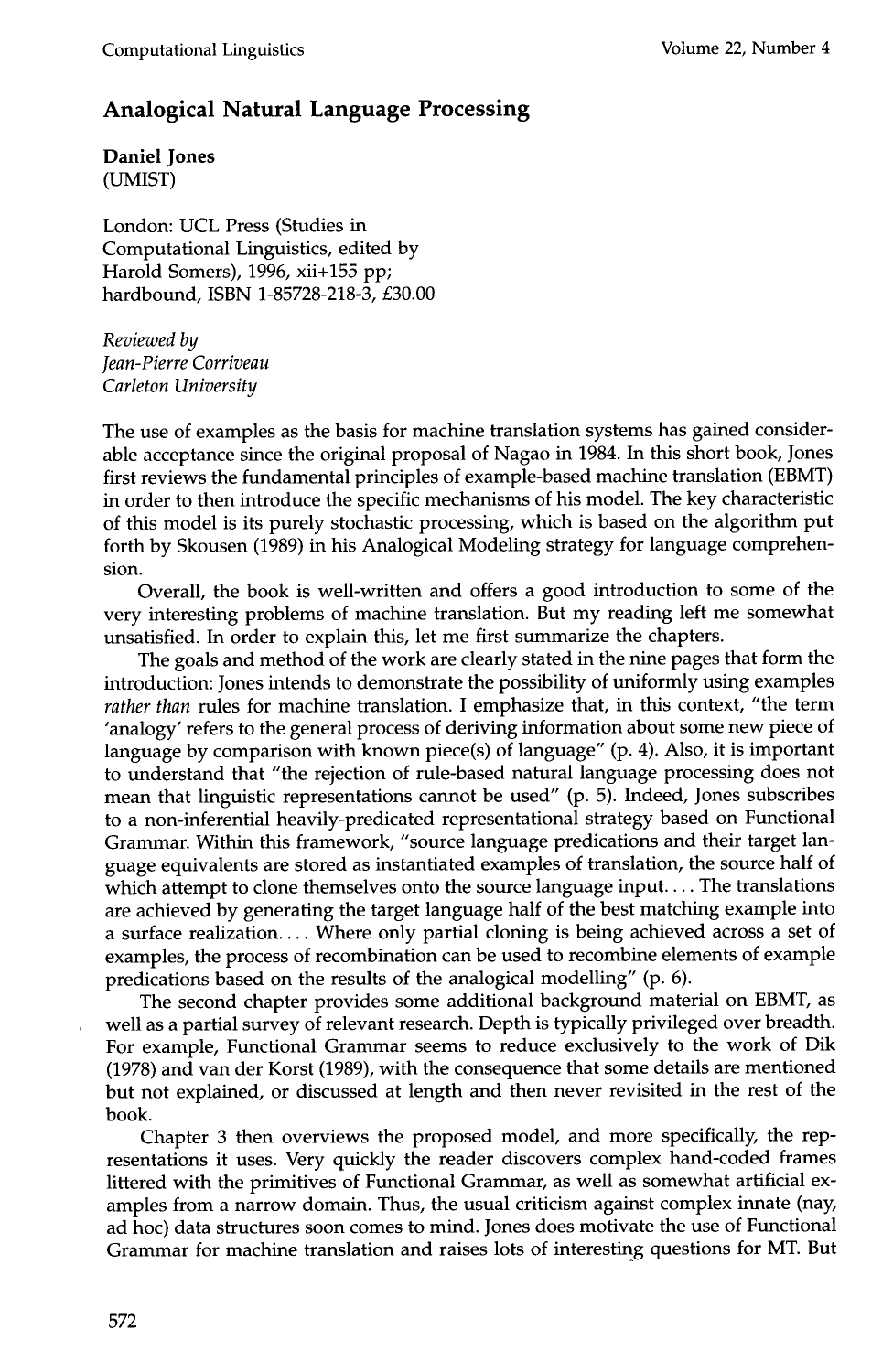he fails to address convincingly the problem of having to specify these frames and of having to associate them to their translations. Furthermore, generation is taken to be a relatively straightforward process once the appropriate translation has been processed, and thus is not discussed in the book. Finally, the importance of contextual representation, and in particular of rhetorical information, is stressed throughout the chapter. But Jones forewarns us in the introduction that rhetorical information is not yet part of the implementation. Indeed, the rest of the book does not make clear how much of the contextual processing has been implemented and tested, though, as he insists, it is crucial to measure distance between input and pre-coded examples.

Instead, in the fourth chapter, Jones details the probabilistic mechanism that underlies the cloning process. More specifically, Jones explains how the processing scheme of Analogical Modeling can be reused to stochastically assign case information to inputs (in order to subsequently match them against prepared examples). A very interesting comparison with the PDP work of McClelland and Kawamoto (1986) on this topic follows (and continues in section 5.2). But the author fails to elaborate on the choice of variables (and associated values) for his model.

Finally, chapter 5 presents the experiments carried out by Jones. These experiments do not address machine translation per se, but rather focus on specific problems such as determining sentential constituent structure by employing a simple frame-driven heuristic algorithm. The reader must soon conclude that the proposed approach is computationally very expensive and most likely does not scale up. The ad hoc-ness of some of the facets of the model also inevitably emerges from the long descriptions of these experiments. For example, for predicting lexical category, a span of only three words is used.

In the end, the very short conclusions of chapter 6 only confirmed some of my hesitations vis-a-vis the work. Beyond scalability, innateness, and ad hoc-ness issues, beyond the disadvantages of predication, the book did not convince me that the proposed model was interesting from a practical viewpoint. This is due in part to the following concerns:

- . a rather narrow bibliography that leaves out too much of the existing research on Functional Grammar and on lexical statistics. (Consequently, I doubt that the work has any appeal as a textbook even for an advanced graduate course.)
- 2. the disclaimer about suprasentential contextual descriptions not being part of the current implementation.
- 3. a lack of detailed comparisons with other (example-based and non-example-based) strategies for MT.
- . the absence of a comprehensive example that addresses the multitude of problems raised by Jones for MT.

## **References**

Dik, Simon. 1978. *Functional Grammar.* North Holland, Amsterdam.

McClelland, James L. and Alan H. Kawamoto. 1986. Mechanisms of sentence processing: Assigning roles to constituents. In James L. McClelland, David E.

Rumelhart, and the PDP Research Group, editors, *Parallel Distributed Processing: Explorations in the Microstructure of Cognition. The* MIT Press, volume 2, pages 272-325.

Nagao, Makoto. 1984. A framework of a mechanical translation between Japanese